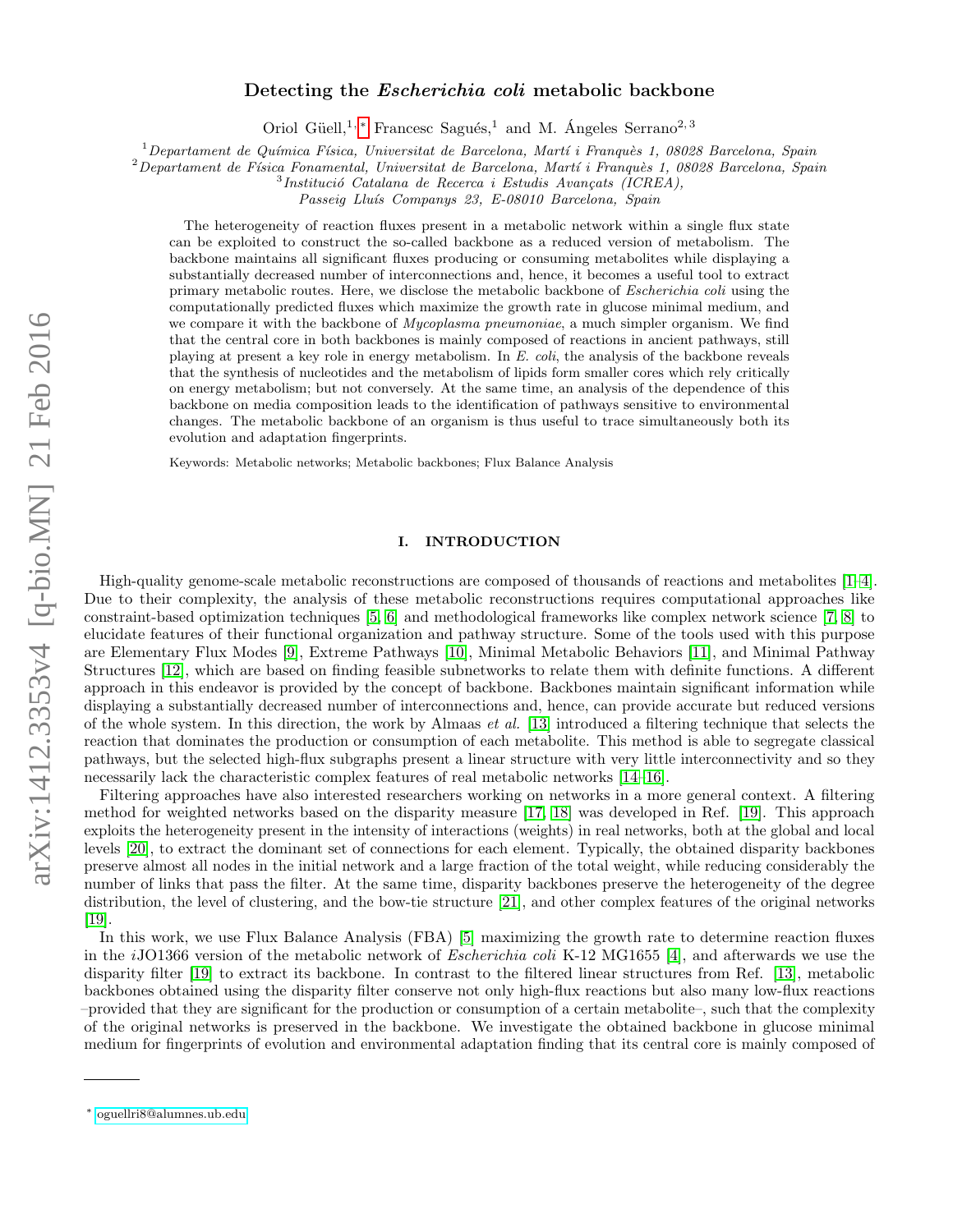evolutionary conserved reactions in energy metabolism whose fluxes still retain at present a key role in the evolved organisms. This feature is also observed in the central core reactions of the backbone of the iJW145 metabolic network of *Mycoplasma pneumoniae* [\[22\]](#page-11-0), a much simpler organism. In E. coli, the analysis of the backbone reveals that the synthesis of nucleotides and the metabolism of lipids form smaller cores which rely critically on energy metabolism; but not conversely. We also study how the structure of the backbone in E. coli depends on the composition of the minimal media, which allows us to identify pathways that are more sensitive to environmental changes and nutrient availability.

# II. RESULTS

We use FBA to compute the fluxes of the reactions in a metabolic network which maximize the growth rate of the organism (see Methods, section [IV A\)](#page-8-0). The fluxes are treated as weights by the disparity filter (see Methods, section [IV B\)](#page-8-1). The large-scale connectivity structure of the obtained backbone is analyzed in terms of connected components (see Methods, section [IV C\)](#page-9-0). Additional media are considered to analyze the environmental sensitivity of the backbone composition (see Methods, section [IV D\)](#page-9-1).

### A. Identification of the disparity backbone of a metabolic network

An important feature of the flux solutions obtained using FBA is that they capture the heterogeneity of the flux distribution within a single flux state [\[13\]](#page-10-10). The probability distribution function of the obtained FBA fluxes, insets of Figs. [1a](#page-2-0) and [1b](#page-2-0), is characterized by a broad scale distribution of values. We disregarded zero-flux reactions, such that the set of active reactions and metabolites is markedly reduced as compared to their number when all reactions in the genome-scale reconstruction are considered, from 411 active reactions and 445 metabolites to 404 reactions and 445 metabolites in E. coli, and from 163 active reactions and 227 metabolites to 162 reactions and 227 metabolites in M. pneumoniae. Notice that all metabolites and nearly all reactions are conserved for both organisms, meaning that we do not lose information about the constituents of both metabolic networks. Heterogeneity is also present at the local level in the fluxes that produce and consume a given metabolite. We calculate the disparity measure for every metabolite i participating in k producing or consuming reactions [\[13,](#page-10-10) [19\]](#page-10-15) as  $\Upsilon_i(k) = k \sum_{j=1}^k p_{ij}^2$ , where  $p_{ij}$ is the flux of reaction j normalized by the total flux consuming or producing metabolite i,  $p_{ij} = \nu_{ij}/\sum_{j=1}^{k} \nu_{ij}$ , (see Methods, section [IV B\)](#page-8-1). We treat separately producing and consuming reactions. Figs. [1a](#page-2-0) and [1b](#page-2-0) display the disparity values for all metabolites as a function of their number of producing and consuming reactions (incoming and outgoing degree) in E. coli and in M. pneumoniae, respectively. The shadowed areas correspond to disparity values compatible with the null hypothesis that the total incoming and outgoing flux is uniformly distributed at random among the incoming and outgoing reactions in which the metabolite participates. The null hypothesis helps to discount local heterogeneities produced by random fluctuations (see caption of Fig. [1\)](#page-2-0). As shown, most metabolites, both in E. coli and M. pneumoniae, present flux disparity values that cannot be explained by the null hypothesis, meaning that the local distribution of the fluxes of reactions associated to metabolites is significantly heterogeneous. We conclude then that the disparity filter will be able to efficiently extract the backbone with the most significant connections for both organisms, while preserving the characteristic features of metabolism as a complex network. Notice that significant fluxes are those with values much above the average expectation given by the null hypothesis and that, in absolute terms, they can be high or low (see Methods, section [IV B\)](#page-8-1).

The filter preserves a reaction in the backbone if the probability  $\alpha_{ij}$  that its normalized flux  $p_{ij}$  is compatible with the null hypothesis (p-value) is smaller than a chosen significance threshold  $\alpha$ , which determines the filtering intensity. For each metabolite i, we compute the p-value  $\alpha_{ij}$  for each producing and consuming reaction j and compare the obtained p-value with the significance level  $\alpha$ . In this way, all the reaction with fluxes which are significant for the production or consumption of a metabolite can be selected, in contrast to the approach in [\[13\]](#page-10-10) where only a single most significant flux was selected so that the obtained subgraphs presented an obvious linear structure. The disparity filter can be adjusted by tuning the critical threshold to observe how the metabolic networks of both E. coli and M. pneumoniae are reduced as we decrease  $\alpha$  from 1 to 0,  $\alpha = 1$  meaning the complete genome-scale reconstruction. Notice that, after applying the filter with a specific value of  $\alpha$ , we recover a bipartite representation of the metabolic backbone. To avoid working with stoichiometrically non-balanced reactions, we transform the filtered bipartite representation into a one-mode projection of metabolites placing a directed link between two metabolites if there is a reaction whose flux is simultaneously significant for the consumption of one metabolite and for the production of the other [\[19\]](#page-10-15) (see Fig. [1c](#page-2-0)).

Next, we compute the fractions of links  $E$ , metabolites  $N$  and total flux  $W$  remaining in the one-mode filtered networks as a function of the significance level  $\alpha$ . These magnitudes are normalized by dividing them by the corresponding values in the original network,  $E_T$ ,  $N_T$ , and  $W_T$ . In Figs. [1d](#page-2-0) and [1e](#page-2-0), we show  $N/N_T$  vs  $E/E_T$ , and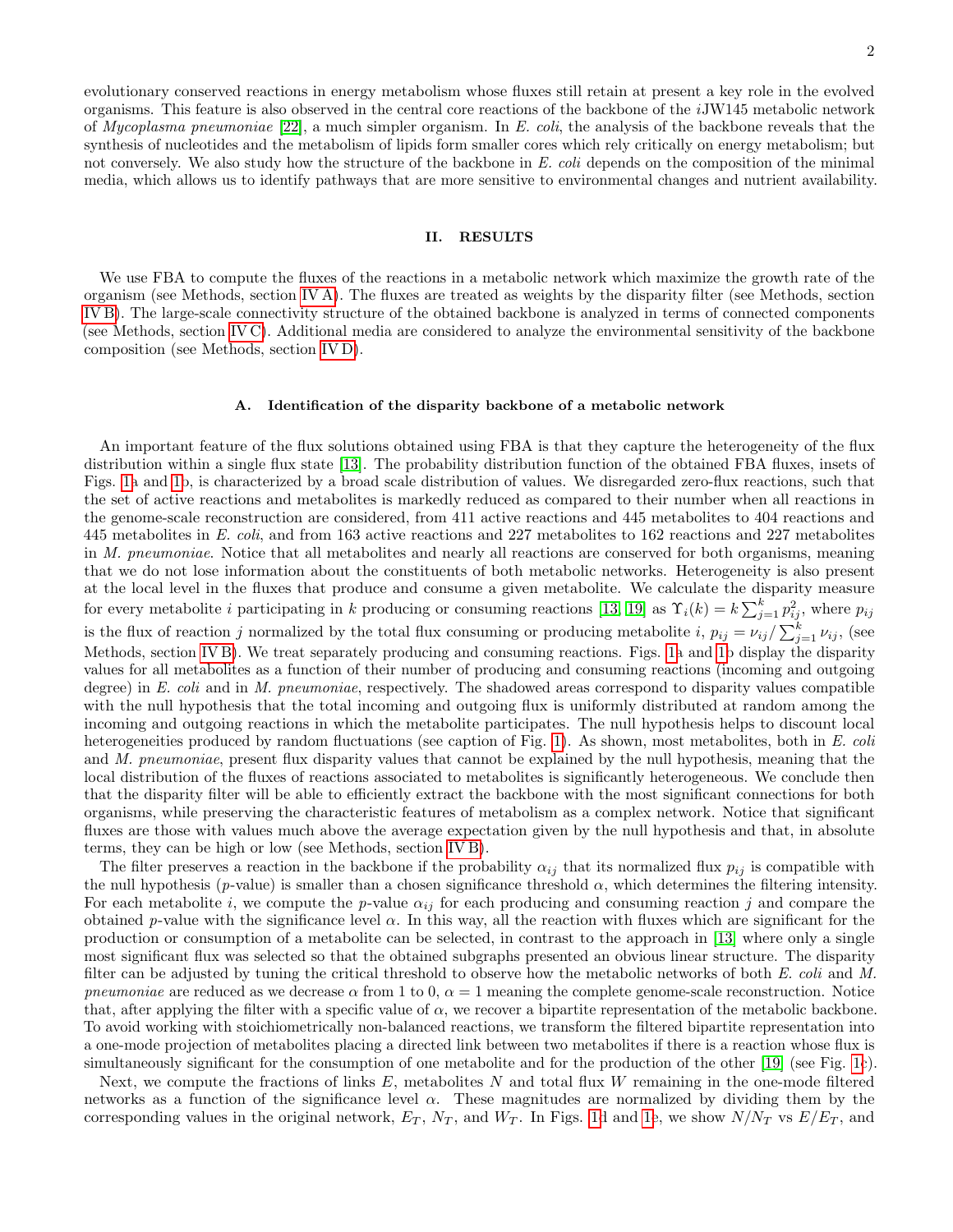

<span id="page-2-0"></span>FIG. 1. Disparity filter and measures of the heterogeneity of reaction fluxes in E. coli and M. pneumoniae. (a) Disparity measure as a function of incoming and outgoing degrees  $(k)$  in E. coli. The shadowed area corresponds to the average plus 2 standard deviations given by the null hypothesis, meaning that points which lie outside this area are can be considered heterogeneous [\[19\]](#page-10-15). It is important to notice that there may exist overlap between points for each value of k. Inset: global distribution of fluxes of E. coli. (b) The same as in (b) for M. pneumoniae. (c) Scheme of the filtering method. Blue nodes are metabolites and green squares denote reactions. Incoming connections to metabolites are represented by red arrows, outgoing connections with blue arrows, and bidirectional connections with dark yellow arrows. The width of the arrows is proportional to the value of the fluxes, i.e., the larger the flux, the wider the arrow. OMP denotes One-Mode Projection. (d) Fraction of metabolites as a function of the fraction of links in the filtered networks of E. coli. Inset: remaining fraction of flux as a function of the fraction of links. Notice that the curves come from a parametric representation of the different fractions as a function of  $\alpha$ . (e) The same as in (d) for *M. pneumoniae*.

 $W/W_T$  vs  $E/E_T$  in the associated insets, for the one-mode projections of the filtered networks for both E. coli and M. pneumoniae. While the filter can reduce considerably the fraction of links, the corresponding fraction of metabolites is maintained at almost the original value. In addition, the total flux in the backbone only starts to drop appreciably after more than 50% of the links are removed. We take the critical value  $\alpha_c$  as the point where the fraction of metabolites starts to decay (see Figs. [1d](#page-2-0) and e). This critical value can be seen as an optimal point which greatly reduces the number of links in the network preserving, at the same time, most nodes and therefore much biochemical and structural information as possible. The values are  $\alpha_c = 0.21$  for E. coli and  $\alpha_c = 0.37$  for M. pneumoniae. Notice that the value of  $\alpha_c$  is lower for E. coli due to its stronger heterogeneity in the local distribution of fluxes, which allows to reduce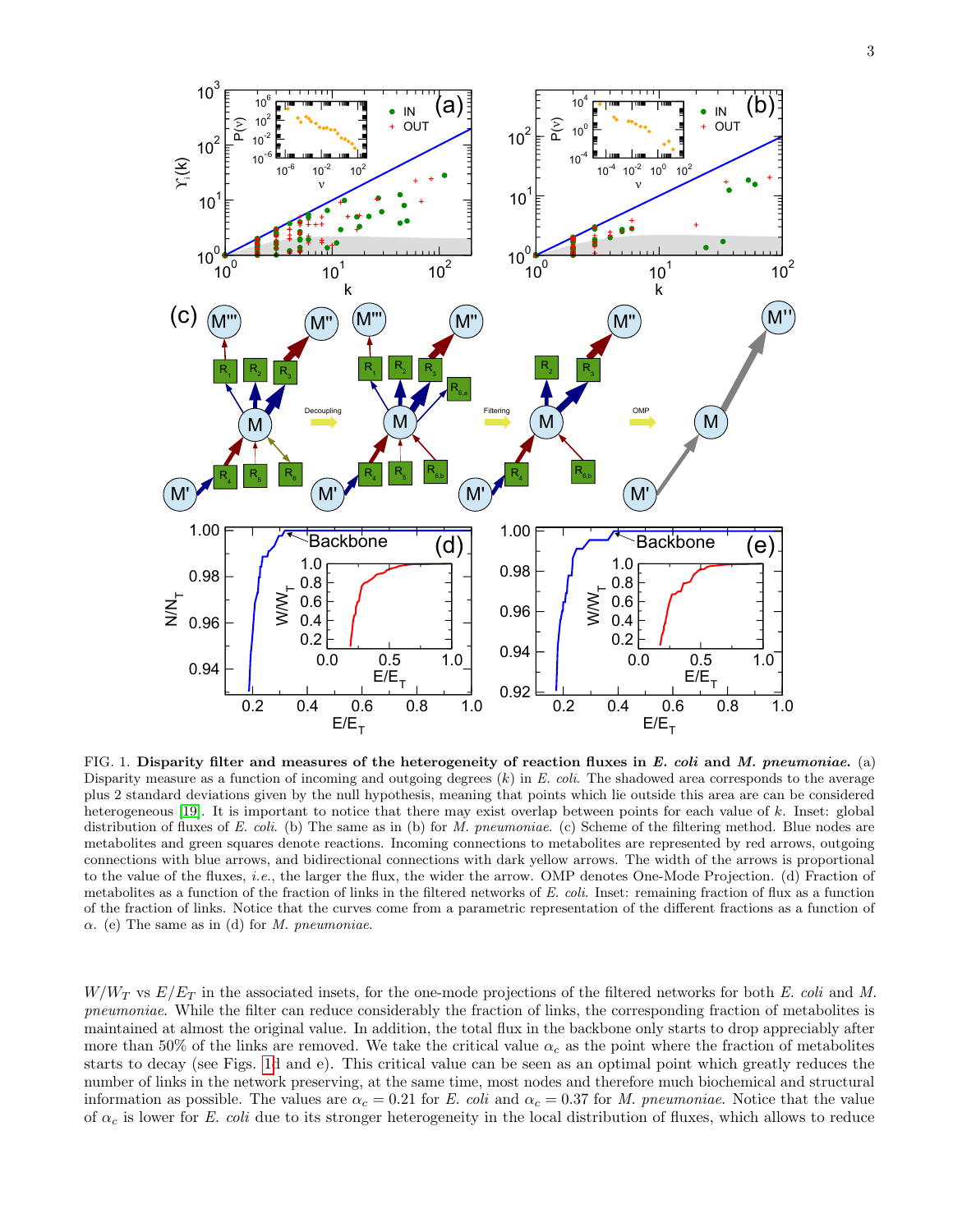further the fraction of links while preserving all the nodes. The backbone of a metabolic network corresponds to the filtered one-mode projection graph using the critical value  $\alpha_c$  as the p-value threshold. The backbone unveils the pivotal pathways of fluxes in metabolism and at the same time preserves the connectivity structure, the heterogeneity of the degree distribution, and the high level of clustering typical of complex networks.

# B. Analysis of the large-scale structure and pathway composition of the metabolic backbones of  $E.$  coli and M. pneumoniae

We filter the metabolic backbones of both  $E.$  coli and  $M.$  pneumoniae using the identified critical values for the significance level. The backbone of each organism retains all metabolites, 445 and 227 respectively. Next, we analyze their structure in terms of connectedness. Metabolic networks have been found to display typical large-scale connectivity patterns of directed complex networks, characterized by a bow-tie structure [\[21\]](#page-10-17) (see Methods, section [IV C\)](#page-9-0), with most reactions in a interconnected core, named the strongly connected component (SCC), together with in (IN) and out (OUT) components formed mainly by nodes directly connected to the SCC component [\[14,](#page-10-11) [23\]](#page-11-1). This is the case also for the genome-scale reconstruction of both E. coli and M. pneumoniae used in this work, whose SCCs contain the largest part of metabolites and whose IN and OUT components are formed, respectively, by nutrients and waste metabolites.

Metabolites in the backbone of E. coli are arranged in a large connected component of 178 metabolites and 51 disconnected small components. Three different SCCs can be identified in the largest connected component of the backbone, each one with 25%, 10%, and 6% of the metabolites (see Fig. [2a](#page-4-0)). The two smallest SCCs are in the OUT component of the largest SCC. Central compounds of metabolism are identified in these SCCs: protons, water, adenosine triphosphate (ATP), L-glutamate, phosphate, nicotinamide adenine dinucleotide (NAD<sup>+</sup>), diphosphate, adenosine diphosphate (ADP) and flavin adenine dinucleotide (FAD+). These metabolites are highly-connected even in the backbone, highlighting the ability of the disparity filter to preserve the same structural features of the complete metabolic network while in a reduced version. However, a comparison of the hubs in the backbone with the hubs in the non-filtered metabolic network, *i.e.*, considering  $\alpha = 1$ , shows some deviations. The most important difference happens for L-glutamate. It occupies the 4th position in the ranking of the most connected metabolites, whereas it is located in the 12th position in the non-filtered network. Besides, the fraction of reactions producing L-glutamate in relation to the total number of reactions in which this metabolite participates is 0.27 in the backbone vs 0.65 in the non-filtered network. Regarding other metabolites, which in this case cannot be considered as a hub due to its smaller degree, we find that  $FAD^+$  ranks 12th in the backbone, while its position for the non-filtered case is 22nd. Recall that the number of metabolites in the backbone and in the non-filtered network is the same. Another interesting case concerns the metabolite glucose 6-phosphate. It contains no outgoing connections in the backbone, whereas its outgoing degree in the non-filtered network is four.

Since links in the metabolic backbone denote reactions, it is interesting to assess the composition of the backbone of E. coli in terms of pathways. First, we start by computing the percentages of pathways in the original metabolic network. We find that the five pathways with more reactions are Transport, Inner Membrane (17%), Cofactor and Prosthetic Group Biosynthesis (13%), Glycerophospholipid Metabolism (12%), Alternate Carbon Metabolism (8%), and Cell Envelope Biosynthesis (8%). The same analysis in the metabolic backbone gives a different composition, with pathways such as Oxidative Phosphorylation and the Citric Acid Cycle gaining weight, as shown in Fig. [2c](#page-4-0). This is in fact due to the pathway participation in the largest SCC, where the major contribution comes from these two pathways along with Glycolysis/Gluconeogenesis and Pentose Phosphate Pathway. It has been found that Glycolysis and Pentose Phosphate Pathway can take place without the need of enzymes [\[24\]](#page-11-2). Concerning the Citric Acid Cycle, it is an ancient pathway that has evolved in order to achieve maximum ATP efficiency [\[25\]](#page-11-3) by being coupled to Oxidative Phosporylation and Glycolysis. In addition, this coupling helps the organism to decrease their quantity of reactive oxygen species by modulation of their participating metabolites [\[26\]](#page-11-4), conforming in this way one of the central pillars of carbon metabolism and energy production. Another pathway significantly present in the largest SCC is Glutamate Metabolism. Glutamate has been reported to be one of the oldest amino acids used in the earliest stages of life [\[27\]](#page-11-5). The second largest SCC contains links that belong mainly to Membrane Lipid Metabolism (97%) and Cofactor and Prosthetic Group Biosynthesis (3%). Membrane Lipid Metabolism supplies the necessary lipids to generate the cell membrane needing the participation of the cofactor  $FAD<sup>+</sup>/FADH<sub>2</sub>$ . It has been shown that the pathways involved in lipid metabolism exhibit differences between different lineages in organisms [\[28\]](#page-11-6), whereas pathways related to central metabolism are more conserved [\[28\]](#page-11-6). Finally, pathways related to the smallest SCC are Purine and Pyrimidine Biosynthesis (91%). Purines and pyrimidines serve as activated precursors of RNA and DNA, glycogen, etc. [\[29,](#page-11-7) [30\]](#page-11-8). It has been found that the synthesis of purines and pyrimidines was the first pathway involving enzyme-based metabolism [\[31\]](#page-11-9). Interestingly, the other contribution to this SCC is Glycine and Serine Metabolism. Glycine is a precursor of purines and pyrimidines.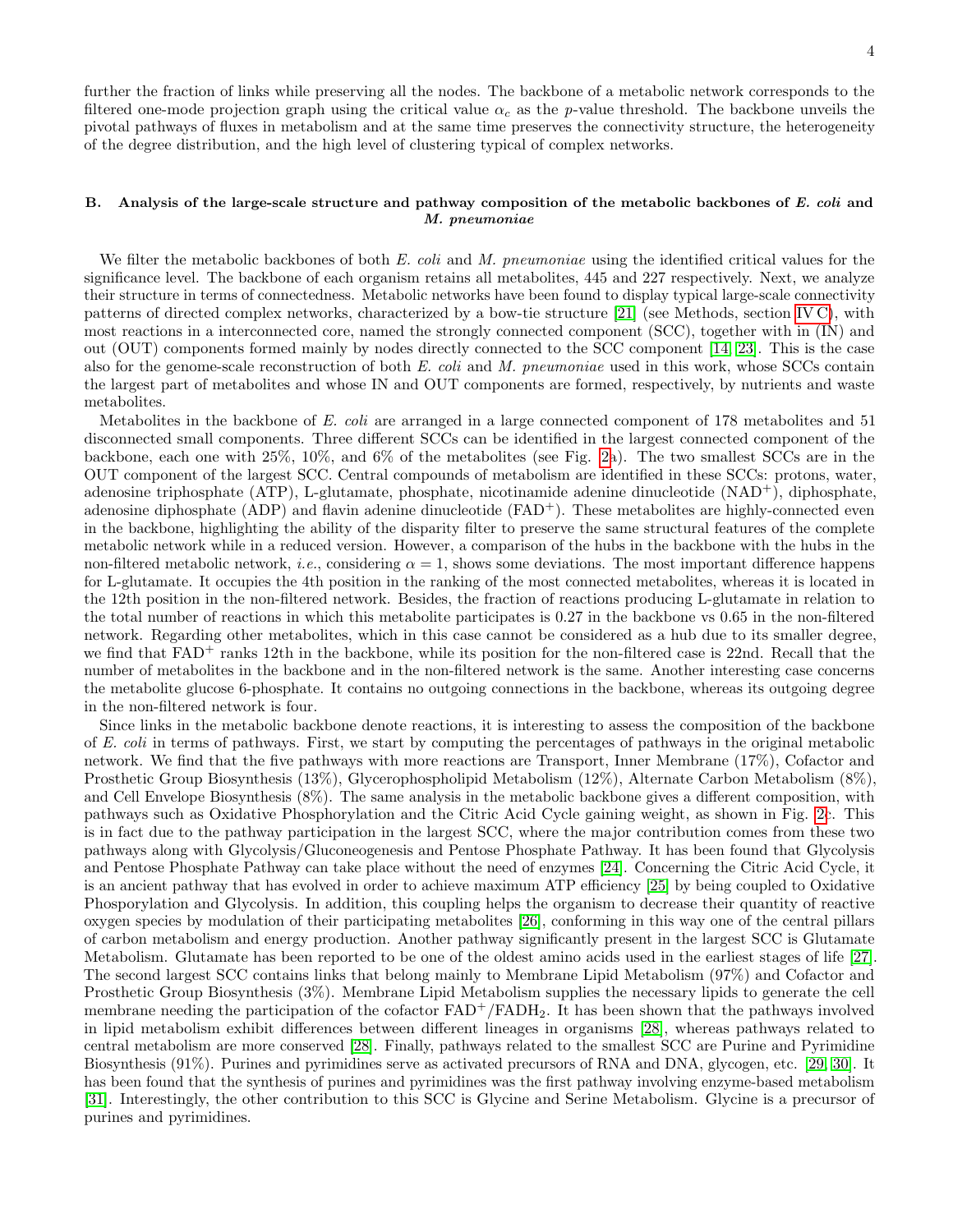

<span id="page-4-0"></span>FIG. 2. Structure of connected component in the backbones of  $E$ . coli and  $M$ . pneumoniae and corresponding pathways. (a) Connected components in the metabolic backbone of E. coli. The colors of the metabolites depend on the component each node belongs to. The color of the links, and its association given in the legend, depends on the functional categories given in Ref. [\[4\]](#page-10-1), where each category contains pathways that realize similar tasks. (b) Connected components in the metabolic backbone of M. pneumoniae. The color of the metabolites denote again the component each node belongs to. The color of the links, and its association given in the legend, depends on the pathway each reaction belongs to. (c) Percentage of links in pathways for the largest SCC (first columns, dark blue), for the backbone as a whole (second columns, light blue), and for the non-filtered metabolic network disregarding zero-flux reactions (third columns, violet) of E. coli. (d) The same for M. pneumoniae.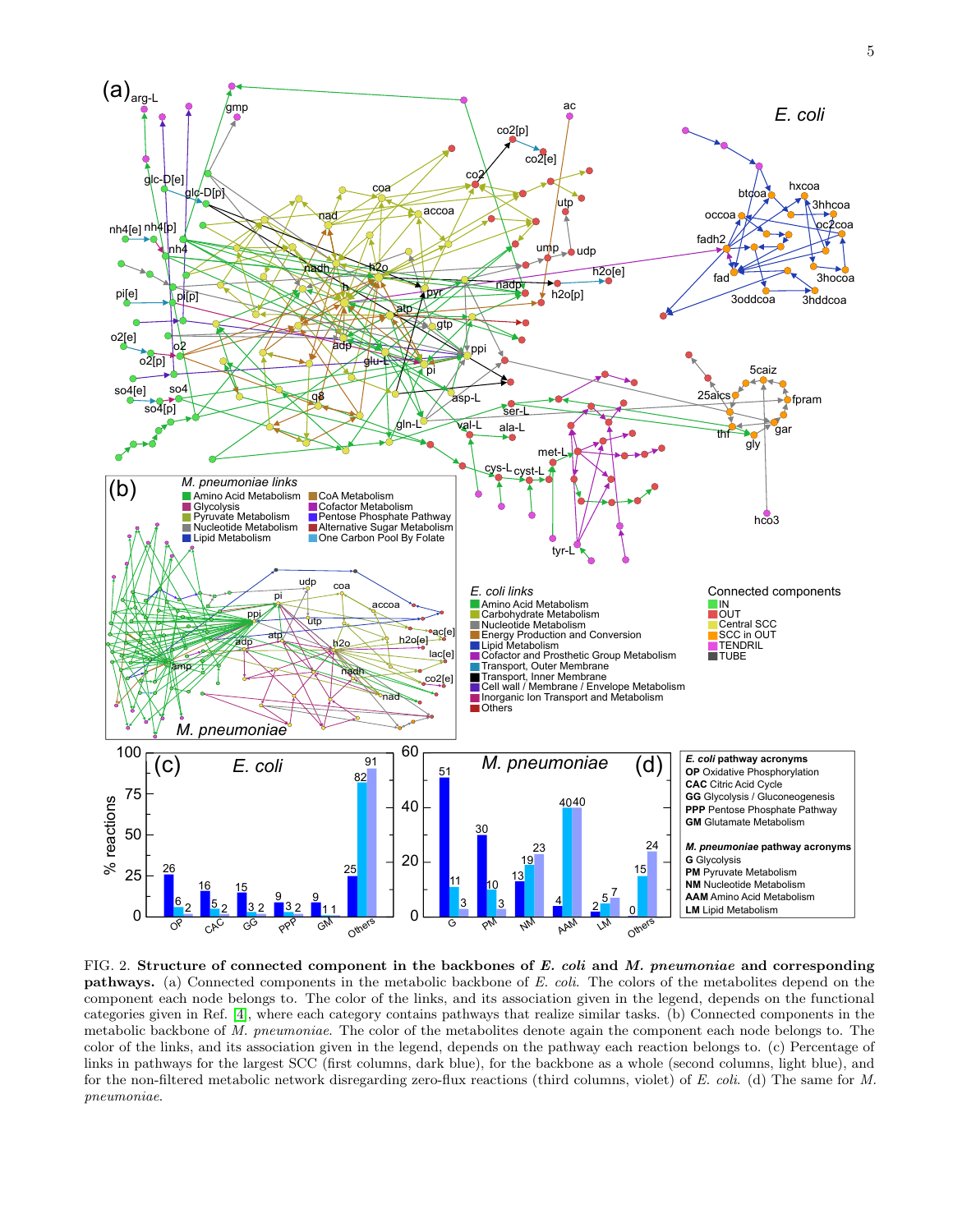When considering  $\alpha$  values smaller than the critical one, implying that the filter is more restrictive, we observe that the smallest SCCs disappears from the more stringent sub-backbone. More precisely, it happens for a value of  $\alpha = 0.19$ . Decreasing even more the significance level to  $\alpha = 0.15$ , the second largest SCC containing reactions in the Purine and Pyrimidine Biosynthesis pathway still retains 30% of the nodes in the backbone, whereas the largest SCC still contains a 86%. At a value of  $\alpha = 0.14$ , the second SCC finally disappears and the sub-backbone only remains a single SCC, still preserving 82% of the nodes in the backbone. Hence, the SCC containing links belonging to pathways related to energy metabolism shows a large resistance to get fragmented, even though the filter becomes progressively more and more restrictive, which points to increased levels of local flux heterogeneities and so of flux dependencies for the consumption and production of metabolites.

We perform the same analysis in M. pneumoniae, a simpler organism which has been proposed as a bacterial model due to its simplicity and its reduced genome [\[22,](#page-11-0) [32\]](#page-11-10). The non-filtered metabolic network is dominated by reactions in Amino Acid and Nucleotide Metabolism, consistent with the composition of the backbone. The connected component of the backbone is shown in Fig. [2b](#page-4-0). It contains two SCCs, one of them with only two metabolites (see Fig. [2b](#page-4-0)). The relevant SCC contains 21% of the metabolites in the connected component, and most of its links are related also with energy metabolism, as in E. coli. The dominant pathways in the SCC are Glycolysis and Pyruvate Metabolism, see Fig. [2d](#page-4-0) where this composition is compared with that of the backbone as a whole. Both Glycolysis and Pyruvate Metabolism, which dominate the composition of the core of the backbone, are pathways that were present in the earliest stages of life [\[33\]](#page-11-11), when no oxygen was present in the early atmosphere.

# C. The metabolic backbone of E. coli encodes its adaptation capabilities

In the previous section, we analyzed the pathway composition of the metabolic backbone of E. coli in glucose minimal medium and found that pathways in the central core are related to energy metabolism. The analysis of the backbone also revealed that the synthesis of nucleotides and the metabolism of lipids form smaller cores which rely critically on energy metabolism; but not conversely. In this section, we study how changes in the environment modify the backbones of E. coli in relation to the one obtained in glucose minimal medium, which exposes adaptation capabilities.

First, we calculate the FBA fluxes that maximize the growth rate of E. coli in the rich medium Luria-Bertani (LB) Broth [\[34,](#page-11-12) [35\]](#page-11-13) (see Methods, section [IV D\)](#page-9-1). Afterwards, we apply the disparity filter to extract the metabolic backbone in this new environment, that is obtained for a significance critical threshold  $\alpha_c = 0.4$ . This value is noticeably larger than  $\alpha_c = 0.21$  identified for the glucose minimal medium. Interestingly, this rich medium activates 400 reactions, 11 less than in glucose minimal medium. Of them, 279 are active in both media, of which 247 have a larger flux in LB Broth. An analysis of the connected components in the metabolic backbone of E. coli in rich medium is also performed. We find that it contains a large connected component with 188 metabolites and 60 small disconnected components. The connected component contains also three SCCs. However, two of them are tiny with only two metabolites, whereas the largest one encloses 34% of the metabolites in the connected component. Interestingly, the pathway contributing more reactions to this large SCC is Membrane Lipid Metabolism (see Fig. [3a](#page-6-0)). This fact is in accordance with Ref. [\[36\]](#page-11-14), where the authors found that the expression of the genes which synthesize fatty acids was generally elevated in rich medium. Another important difference is the relative loss of prominence of Oxidative Phosphorylation and the Pentose Phosphate Pathway. This might seem surprising since the Pentose Phosphate Pathway is typically the main source of nicotinamide adenine dinucleotide phosphate (NADPH). However, in rich medium the functionally significant production of this metabolite takes place in the Citric Acid Cycle pathway [\[37\]](#page-11-15). This also evidences the importance of the Citric Acid Cycle to produce NADPH, and so its importance in the synthesis of membrane lipids. Nevertheless, links associated to both Oxidative Phosphorylation and Pentose Phosphate Pathway are also present in the backbone, located outside the SCCs.

Next, we consider the set of minimal media given in Ref. [\[4\]](#page-10-1) (see Methods, section [IV D\)](#page-9-1) where different carbon, nitrogen, phosphorus and sulfur sources are alternated. For each minimal medium, we scan for  $\alpha_c$  as in Figs. [1d](#page-2-0) and [1e](#page-2-0). In Fig. [3b](#page-6-0) and [3c](#page-6-0) we plot, respectively, the probability distribution function of the collection of  $\alpha_c$  values and of the fraction of links remaining in the metabolic backbone for all media. We find that these magnitudes present a characteristic value, meaning that the flux structure is very similar across media in spite of the difference in the composition of nutrients. The presence of these characteristic value of  $\alpha_c$  and the stability of the retained fraction of links in the metabolic backbone in the different media motivate us to combine all of them into a single merged metabolic backbone, obtaining a network which we call superbackbone. The links in this superbackbone correspond to reactions that passed the filter in any of the external media considered, and are annotated with a weight that corresponds to the number of media in which the corresponding metabolic backbone contains the link. The histogram of the distribution of these weights is shown in Fig. [3d](#page-6-0), characterized by a clear bimodal behavior. One peak corresponds to links being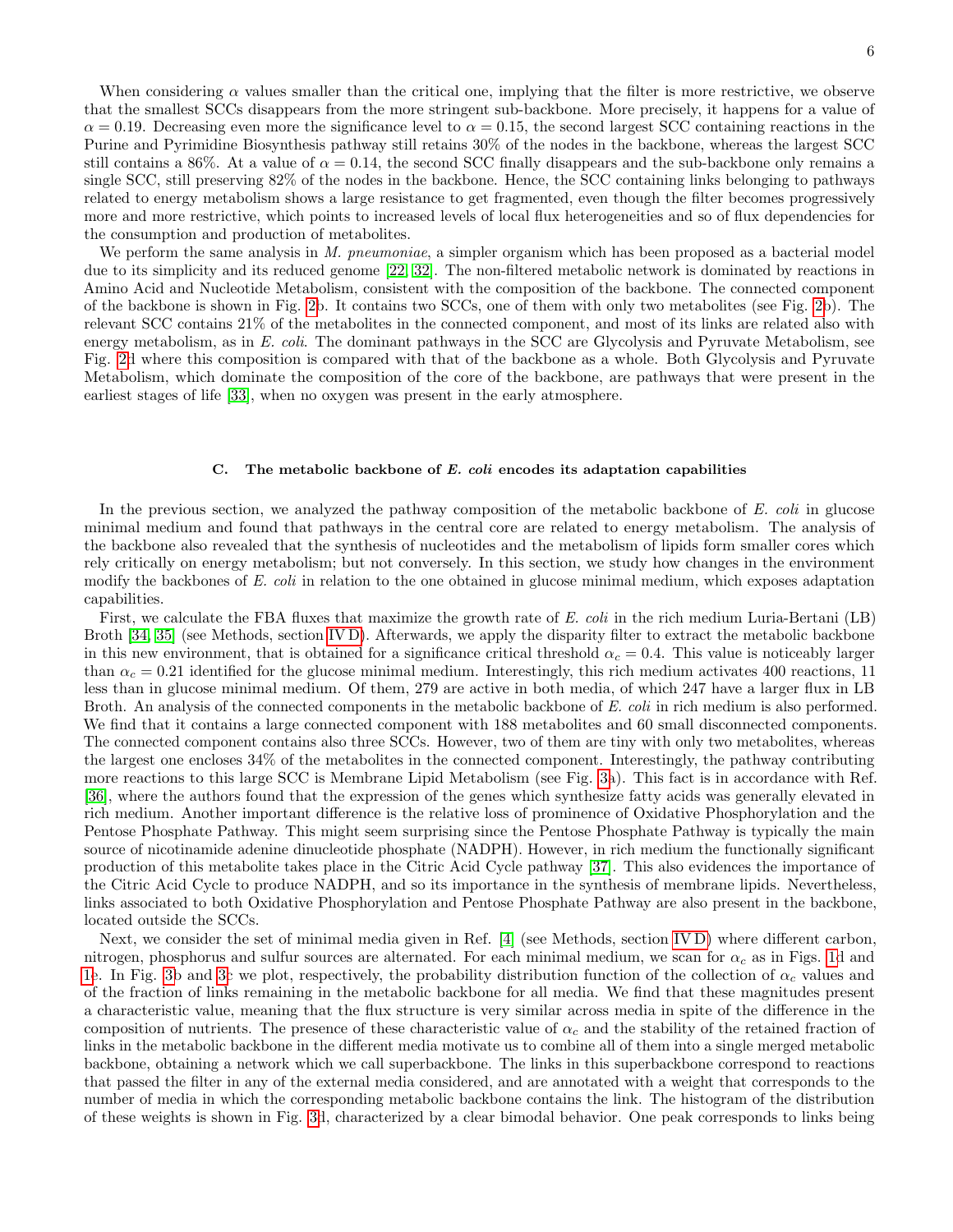

<span id="page-6-0"></span>FIG. 3. Dependence of the backbone of E. coli with the composition of the environment. (a) Histogram of the fraction of links belonging to each pathway (x axis) for the largest SCC of the backbone in the 333 minimal media (blue) and in the rich medium (sky blue). (b) Probability distribution function of  $\alpha_c$  for all minimal media. (c) Probability distribution function of the fraction of links in the metabolic backbones for all minimal media. (d) Histogram of relative frequency of weights of links in the metabolic superbackbone, where the weight of the links counts the number of media in which the corresponding metabolic backbone contains the link.

common to all media, and the other corresponds to the most common situation of links specific to a few media.

An analysis of connectedness shows that this superbackbone contains a large connected component and 11 disconnected components. The connected component with 1090 metabolites is composed by a large SCC containing 43% of its metabolites, in addition to three small SCCs containing only two nodes each. A pathway composition analysis in the large SCC indicates that, again, we obtain significantly different results from the glucose minimal medium (see Fig. [2c](#page-4-0) and Fig. [3a](#page-6-0)). The most prominent pathway is Alternate Carbon Metabolism, in agreement with Ref. [\[38\]](#page-11-16), where the authors found that Alternate Carbon Metabolism is related to genes whose expression depends on external stimuli, particularly on alteration of carbon sources. It is also in agreement with results in Ref. [\[39\]](#page-11-17), where the authors hypothesize that Alternate Carbon Metabolism can adapt to different nutritional environments, and also with results in Ref. [\[16\]](#page-10-12), where Alternate Carbon Metabolism is found to be an important intermediate pathway in the network of pathways. The second most abundant pathway corresponds to Transport, Inner Membrane, which again is in agreement with Ref. [\[38\]](#page-11-16) and Ref. [\[16\]](#page-10-12). This pathway is in charge of the transport of metabolites between periplasm and cytosol. Finally, if we retain links present at least in 25% of the minimal media, the network fragments into 40 components with the largest one containing five SCCs, which indicates that links with small weight, *i.e.* links specific for a few media, have an important role in order to prevent the fragmentation of the superbackbone.

# III. DISCUSSION

Identifying high-flux routes in metabolic networks has been useful in order to, for example, identify principal chains of metabolic transformations [\[13,](#page-10-10) [40,](#page-11-18) [41\]](#page-11-19). In this work, we go beyond the mere identification of high-flux routes with metabolic pathways. We are able to identify pivotal pathways containing both high and low fluxes which are central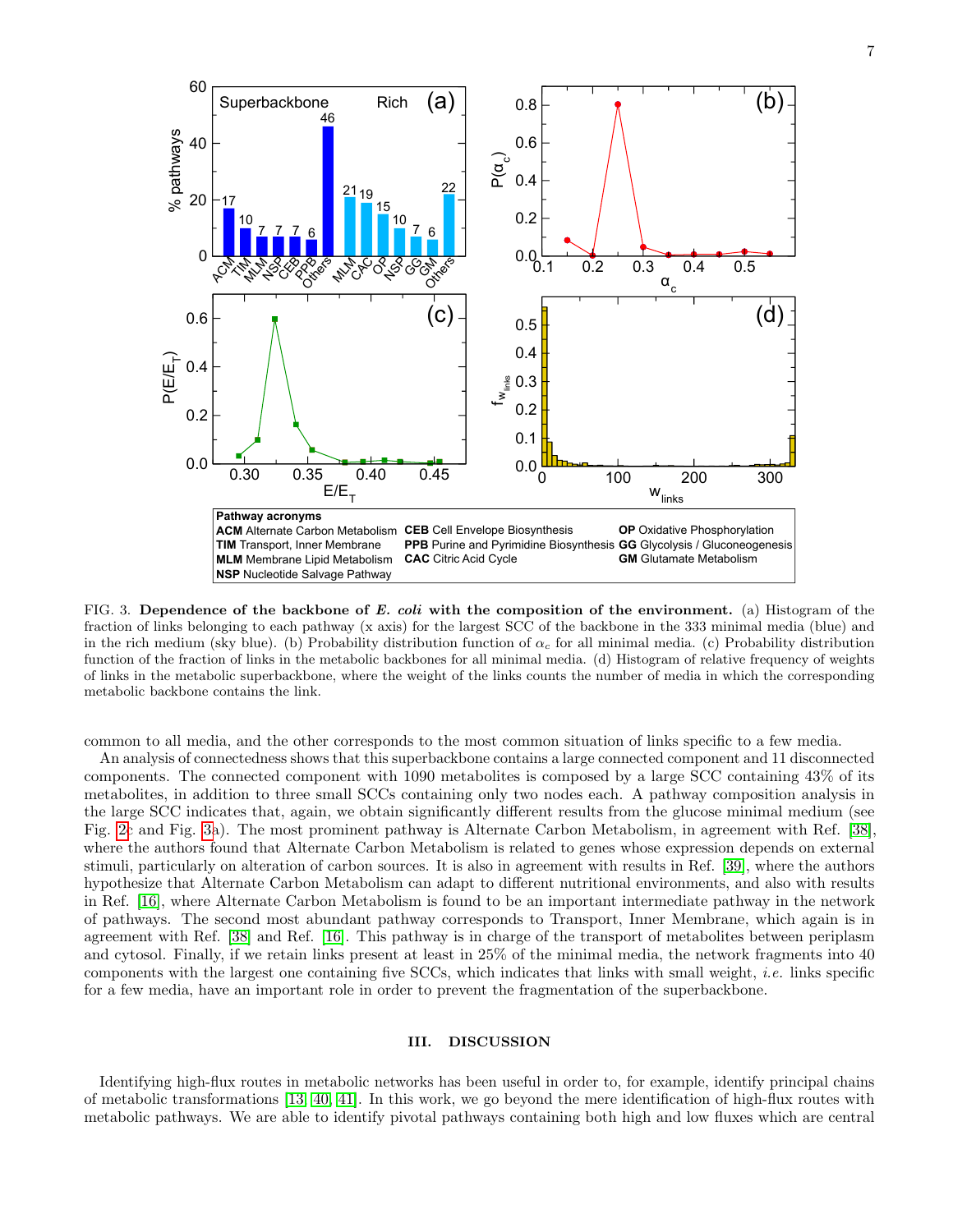for the maximization of the growth rate and, on the other hand, to identify pathways more responsive to changes in the environment. To perform the analysis, we used FBA and a filtering tool which needs no a priori assumptions for the connectivity of the filtered network, but which produces a backbone as a reduced version of the metabolic network. The backbone is globally connected and retains the characteristic complex features of the metabolic network as a whole. It contains all functionally significant connections given a set of external nutrients, recovering both intraand inter-pathway connections which mark the most significant routes in metabolism formed by the most important interdependencies for the production and consumption of metabolites. As an explanation for the the strong dependence between between both intra- and inter-pathway connections present in the backbone, one could say that the overall performance of a cell is not only improved due to a better and more efficient utilization of the available resources but depends critically on cross interactions. This fact reinforces the idea that pathways are not isolated identities performing their tasks independently of one another [\[16\]](#page-10-12).

As stated in Ref. [\[42\]](#page-11-20), properties that originate from evolutionary pressure should not be observed in random networks. In our investigations, the effect of evolutionary pressure is understood to favor the maximization of the growth of the organism [\[43–](#page-11-21)[45\]](#page-11-22), in accordance to FBA and its assumptions. It is important to note that the assumed objective function used to compute FBA can have a direct effect on the diversity of fluxes in the metabolic network and so in the proportions of pathways in the filtered backbone and its cores. The analysis of the metabolic backbone of E. coli and M. pneumoniae in glucose minimal medium shows that, for both organisms, the SCCs is mainly composed by reactions that belong to ancient pathways that were already present at the first stages of life. A very different composition is obtained when considering the backbone as a whole (see Fig. [2c](#page-4-0) and Fig. [2d](#page-4-0)) and even more when comparing with the non-filtered metabolic network. In the backbone of E. coli, each of the three SCC has a different and definite metabolic function. The largest SCC contains pathways related to energy metabolism, as for M. pneumoniae, and its composition is dominated by the Citric Acid Cycle, Oxidative Phosphorylation, and Glucolysis/Gluconegenesis, in accordance with the fact that the Citric Acid Cycle has evolved towards an optimal chemical design [\[25\]](#page-11-3) by coupling to Oxidative Phosporylation and Glycolysis [\[46\]](#page-11-23). A second SCCs corresponds to the metabolism of lipids, the most important constituents that compose the cell membrane. The smaller SCC is responsible for the synthesis of purines and pyrimidines, vital for DNA / RNA synthesis. Two findings relating the two small SCCs deserve also special attention. Firstly, the two small SCCs are located in the OUT component of the large SCC. Secondly, as the filter becomes more restrictive, the small SCCs fragment, while the large SCC still maintains a large part of links and nodes. These features could be explained in terms of functional requirements. On the one side, the smaller cores need chemical energy to perform their tasks and, on the other side, they need also basic building blocks. These needs are covered by the large SCC, which suggests that the smaller SCCs were added to the OUT component of the largest SCC in later steps of evolution. An analysis of the connectivity of the hubs reveals that L-glutamate acquires in the backbone a functional relevance as a reactant which emphasizes its importance as the amino group donor for nearly all nitrogen-containing metabolites of the cell, in contrast to its role in the non-filtered network, where it could be classified rather as a product since in minimal medium it must be synthesized. The case of glucose 6-phosphate is also very interesting in the sense that it presents no outgoing connections in the backbone, but it is known that this metabolite has many metabolic fates. Hence, we conclude that, in glucose minimal medium, no route consuming this metabolite can be considered more significant than the others, being thus all of them equally significant. Therefore, glucose 6-phosphate cannot be considered as a functional precursor but a functional product, a fact confirmed due to its presence in the OUT component of the backbone. A simpler organism, M. pneumoniae, has no other relevant SCCs apart from energy metabolism, as a result of its parasitism, which has led to the loss of many metabolic functions [\[22\]](#page-11-0). More precisely, in M. pneumoniae the Citric Acid Cycle and Oxidative Phosphorylation do not take place [\[22,](#page-11-0) [47\]](#page-11-24), meaning that it must rely on organic acid fermentation to obtain energy. Moreover, changes in the growth rate greatly affect the fluxes through Glycolysis and Pyruvate Metabolism [\[22\]](#page-11-0).

The study of the dependence on the environment of the E. coli metabolic backbone allows us to identify adaptation capabilities. Regarding rich medium, we observe that the critical value of  $\alpha$  is substantially different than the one in glucose minimal medium, suggesting that this enriched medium modifies significantly the flux structure compared to the glucose minimal medium. The bacterium in rich medium displays less active reactions than in glucose minimal medium since, in minimal medium, many reactions must be active in order to synthesize biosynthetic precursors that in the rich medium can be obtained from the environment, in agreement with Ref. [\[36\]](#page-11-14). The pathway called Membrane Lipid Metabolism achieves a high relevance, being the most abundant pathway in the largest core of the rich medium metabolic backbone. This may happen because the proliferation response of E. coli to the rich medium increases lipid biosynthesis, since lipids are not present as nutrients even in rich media due to its water insolubility. In contrast, biosynthesis of other components, specially amino acids, is obviously reduced. To satisfy the high lipid demand to generate new cells [\[36\]](#page-11-14), fast-growing cells must synthesize membrane lipid components more rapidly. This leads to an over-expression of the genes related to membrane lipids which, in terms of metabolism, is observed in terms of a high relevancy of the Membrane Lipid Metabolism pathway. Another feature that we find is the loss of prominence of the Pentose Phosphate Pathway. Although this may suggest to a deficiency of the metabolite NADPH, we find that, in the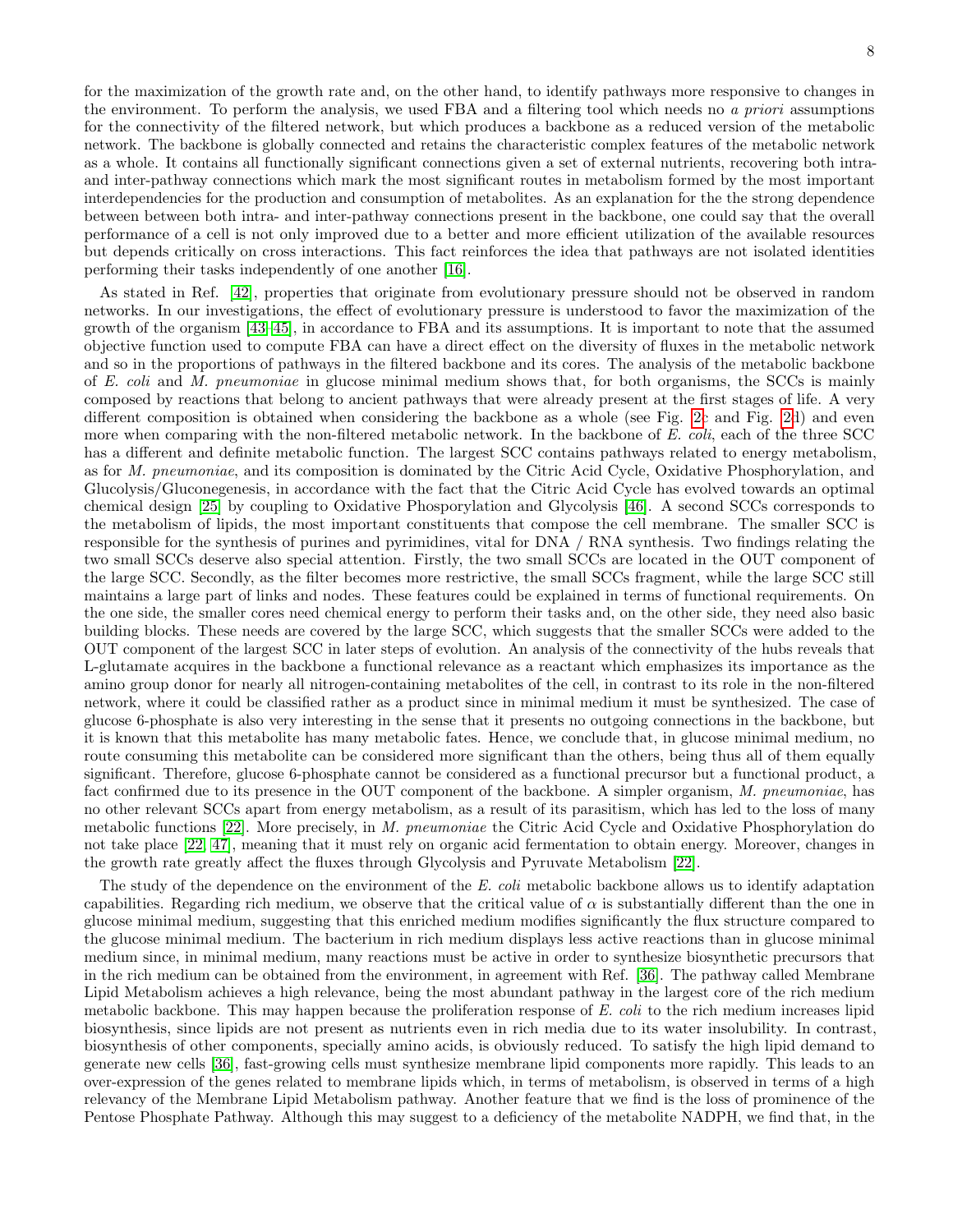rich medium backbone, the functionally significant production of this metabolite takes place in the Citric Acid Cycle pathway [\[37\]](#page-11-15). This evidences the importance of Citric Acid Cycle to produce NADPH, which is tightly related to the synthesis of membrane lipids. An alternative explanation for the increase of the appearance of the Citric Acid Cycle in the backbone is that more metabolites need to be catabolized in rich medium, and the TCA cycle is the primary site for catabolism of many non-sugar substrates through anaplerotic reactions. The analysis of the adaptation of E. coli to 333 different minimal media shows that the fraction of links in the backbone is practically independent on the composition of the nutrients present in these environments (see Fig. [3c](#page-6-0)). This permits the construction of a merged backbone that comprises all the links in the backbone in each different media and in which each contributing backbone has uniform representation in fraction of links. This leads to the identification of pathways whose associated reactions are more sensitive to changes in the environment, unveiling Alternate Carbon Metabolism as the pathway with more capabilities to respond to external stimuli, in accordance with existing works [\[38,](#page-11-16) [39\]](#page-11-17). This finding could also be seen as a successful positive control for the methodology applied here.

The use of filtering methods usually implies a drastic reduction of the complexity of metabolic maps, which weakens the validity of potentially inferred conclusions. In contrast, the application of the disparity filter, based on a flux significance analysis to produce metabolic backbones, enables to reduce the system while maintaining all significant interactions according to  $\alpha_c$  and so it becomes a useful tool to unveil sound biological information. Notice that these reduced versions must be seen as a map of the most significant connections, even though other metabolic reactions must be present to achieve viability and to satisfy the physico-chemical laws governing metabolic networks depending on nutritional conditions and other stresses applied to the cell. Our investigations of  $E$ . coli and  $M$ . pneumoniae revealed metabolic backbones mainly composed of a core of reactions belonging to ancient pathways that still retain at present a central role in the evolved metabolism. Besides, in E. coli, the analysis of the core reveals a dominant direction with the synthesis of purines and pyrimidines and the metabolism of lipids ensuing after energy metabolism. At the same time, our approach can be appropriate in applications exploiting its capability to recognize pathways and particular reactions more sensitive to environmental changes, which makes it potentially useful in biotechnology and biomedicine.

### IV. METHODS

### <span id="page-8-0"></span>A. Flux Balance Analysis

Flux Balance Analysis (FBA) [\[5\]](#page-10-2) is a technique which allows to compute metabolic fluxes without the need of kinetic parameters, just by using constrained-optimization. FBA proceeds by writing the stoichiometric matrix S of the whole network and multiplying it by the vector of fluxes  $\nu$ . This stoichiometric matrix contains the stoichiometric coefficients of each metabolite in each reaction of the network. This product is then equal to the vector of the time variation of the concentrations  $c = S \cdot \nu$ . Steady-state is assumed, thus  $S \cdot \nu = 0$ . Since in general metabolic networks contain more reactions than metabolites, we have an underdetermined system of equations. Hence, a biological objective function must be defined in order to have a biologically meaningful solution. In this work, the chosen objective function is the growth rate of the organism, which means that FBA finds the solution that optimizes the growth of the organism, which is equivalent to maximize biomass formation. Reversibility of reactions are also added in order to constrain the solutions. Since we have a linear system of equations with linear constraints, Linear Programming is used in order to compute a flux solution in a small amount of time (of the order of 1 s), which implies a computationally cheap method.

We implement FBA using GNU Linear Programming Kit (GLPK). FBA calculations are performed on the *i*JO1366 version of E. coli K-12 MG1655 [\[4\]](#page-10-1), which contains 1805 metabolites and 2583 reactions, and on the iJW145 version of M. pneumoniae [\[22\]](#page-11-0), which contains 266 metabolites and 306 reactions. In both organisms, the versions include the growth reaction, auxiliary reactions such as exchange or sink reactions, and all cellular compartments are taken into account. We model these metabolic networks as bipartite graphs with two kind of nodes, metabolites and reactions, and with links containing directionality, which leads to incoming, outgoing, and bidirectional links. For E. coli, FBA calculations are performed in a glucose minimal medium with a maximum uptake of glucose limited to 10 mmol  $gDW^{-1}$  h<sup>-1</sup> [\[4\]](#page-10-1), whereas for M. pneumoniae, FBA computations are carried in a defined medium with a maximum glucose uptake of 7.37 mmol gDW<sup>-1</sup> h<sup>-1</sup> and a supply of D-ribose to simulate the availability of ribosylated bases [\[22\]](#page-11-0).

### <span id="page-8-1"></span>B. Disparity filter on metabolic networks

The disparity filter [\[19\]](#page-10-15) takes advantage of the local heterogeneity present in the fluxes of reactions associated to a given metabolite. The filter is able to retain those fluxes which are significant with respect to a null hypothesis. Notice that, since we work with directed metabolic networks, we have three kinds of links: incoming, outgoing and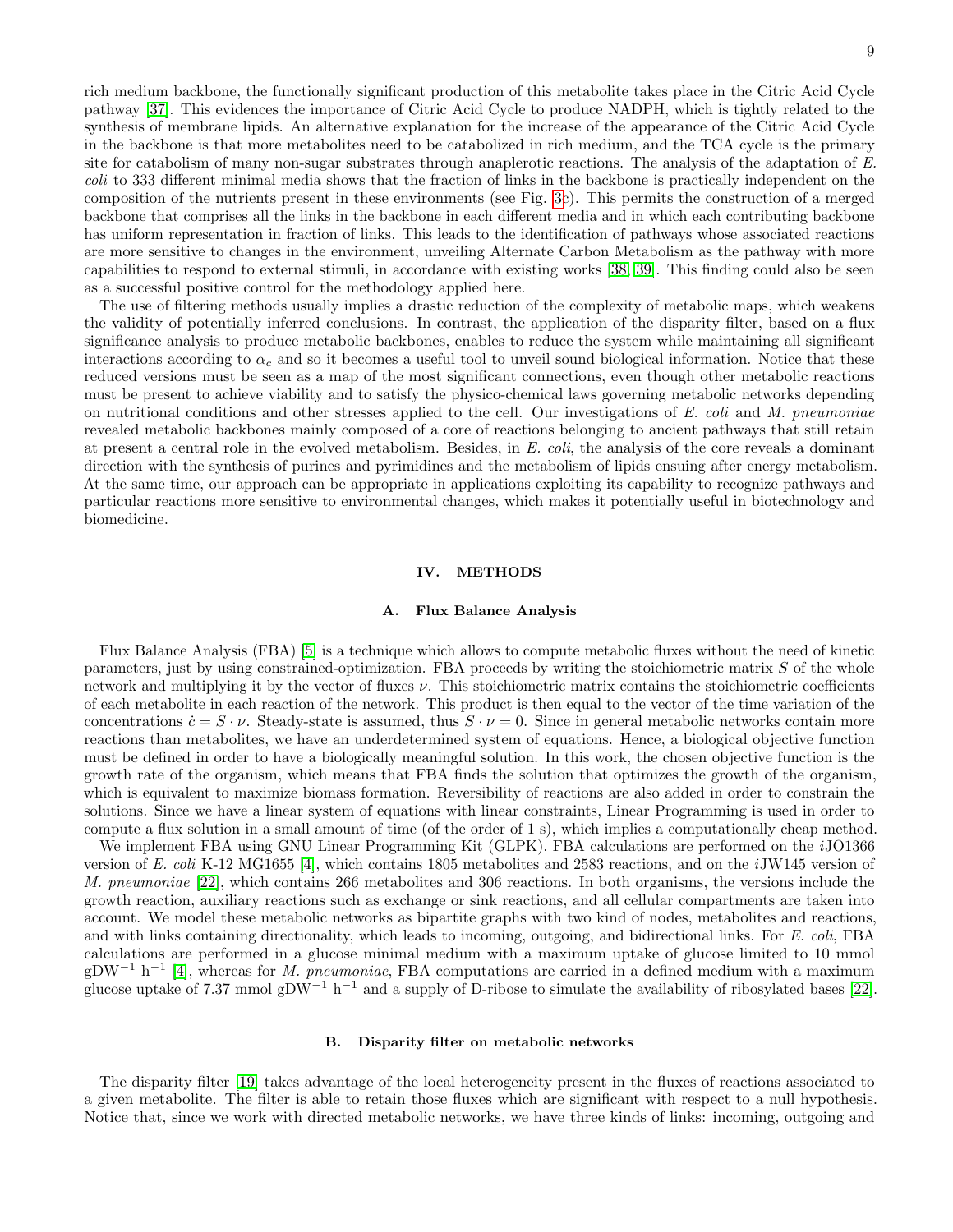bidirectional links. The latter are decoupled into incoming and outgoing links, leading to a network containing only incoming and outgoing links. We treat incoming and outgoing connections separately. The filtering method starts by normalizing the k fluxes  $\nu_{ij}$  producing or consuming a metabolite i,  $p_{ij} = \frac{\nu_{ij}}{\sum_{j=1,k} \nu_{ij}}$ . The key point is that a few links carry a significant value of  $p_{ij}$ . We characterize the disparity in the local distribution of fluxes around i with the measure [\[17,](#page-10-13) [18\]](#page-10-14)

$$
\Upsilon_i(k) \equiv k \sum_j p_{ij}^2.
$$

Under perfect homogeneity, when all the links share the same amount of the flux producing or consuming the metabolite,  $\Upsilon_i(k) = 1$  independently of k, whereas for perfect heterogeneity, when one of the links carries all the flux,  $\Upsilon_i(k) = k$ . Usually, an intermediate behavior is observed in real systems.

To assess the relevance of the difference fluxes associated to a metabolite, a null hypothesis is used which provides the expectation of the disparity measure. The null hypothesis consists on assuming that the intensity of the different fluxes associated to a metabolite is consistent with a random assignment coming from a uniform distribution. Incoming and outgoing links are treated independently. The filter then proceeds by identifying which fluxes must be preserved. To do this, we compute the probability  $\alpha_{ij}$  that a normalized flux  $p_{ij}$  is non-compatible with the null hypothesis. This probability is a p-value which is compared with a significance level  $\alpha$ , and thus links that carry fluxes with a probability  $\alpha_{ij} < \alpha$  can be considered non-consistent with the null model and so significant for the metabolite. The probability  $\alpha_{ij}$  is computed with the expression (see Ref. [\[19\]](#page-10-15)).

$$
\alpha_{ij}^{in} = (1 - p_{ij}^{in})^{k^{in} - 1}
$$

$$
\alpha_{ij}^{out} = (1 - p_{ij}^{out})^{k^{out} - 1}
$$

Once the significant fluxes have been selected, we construct the backbone by placing a directed link between two metabolites if there is a reaction whose flux is simultaneously significant for the consumption of one metabolite and for the production of the other. The filter cannot decide on nodes with just one connection. According to our maximization of nodes minimization of links principle, we use the prescription to preserve the reaction associated to metabolites with only one incoming or outgoing connection.

### <span id="page-9-0"></span>C. Connected components

A connected component of an undirected network is a subset of the network in which any two nodes are connected by at least one path. Nodes in a connected component do not share connections with nodes belonging to a different connected component [\[8\]](#page-10-5).

Directedness in network connections introduces a rich substructure in the connected components. Inside the connected component of a directed network, the so-called bow-tie structure emerges [\[21\]](#page-10-17). Bow-tie structures are formed by a strongly connected component (SCC), IN and OUT components, tubes and tendrils. A SCC is a subset of the connected component where nodes are reachable from any other by a directed path. The IN component contains nodes that can access the SCC but not vice versa. The OUT component is formed by nodes that can be reached from the SCC but that cannot return there. A tube is a sequence of nodes that connect the IN and the OUT component without going through the SCC. Tendrils are composed by nodes that have no access to the SCC and are not reachable from it.

# <span id="page-9-1"></span>D. Construction of environments in E. coli

### 1. Luria-Bertani Broth

We consider a rich medium called Luria-Bertani Broth. This nutritionally rich medium contains the set of compounds defining the minimal medium  $[4]$ , *i.e.*, a set of minerals salts and four metabolites representing carbon, nitrogen, phosphorus and sulfur sources, in addition to the following compounds: amino acids, purines and pyrimidines, biotin, pyridoxine, thiamin, and the nucleotide nicotinamide mononucleotide (see Ref. [\[35\]](#page-11-13) for specific details).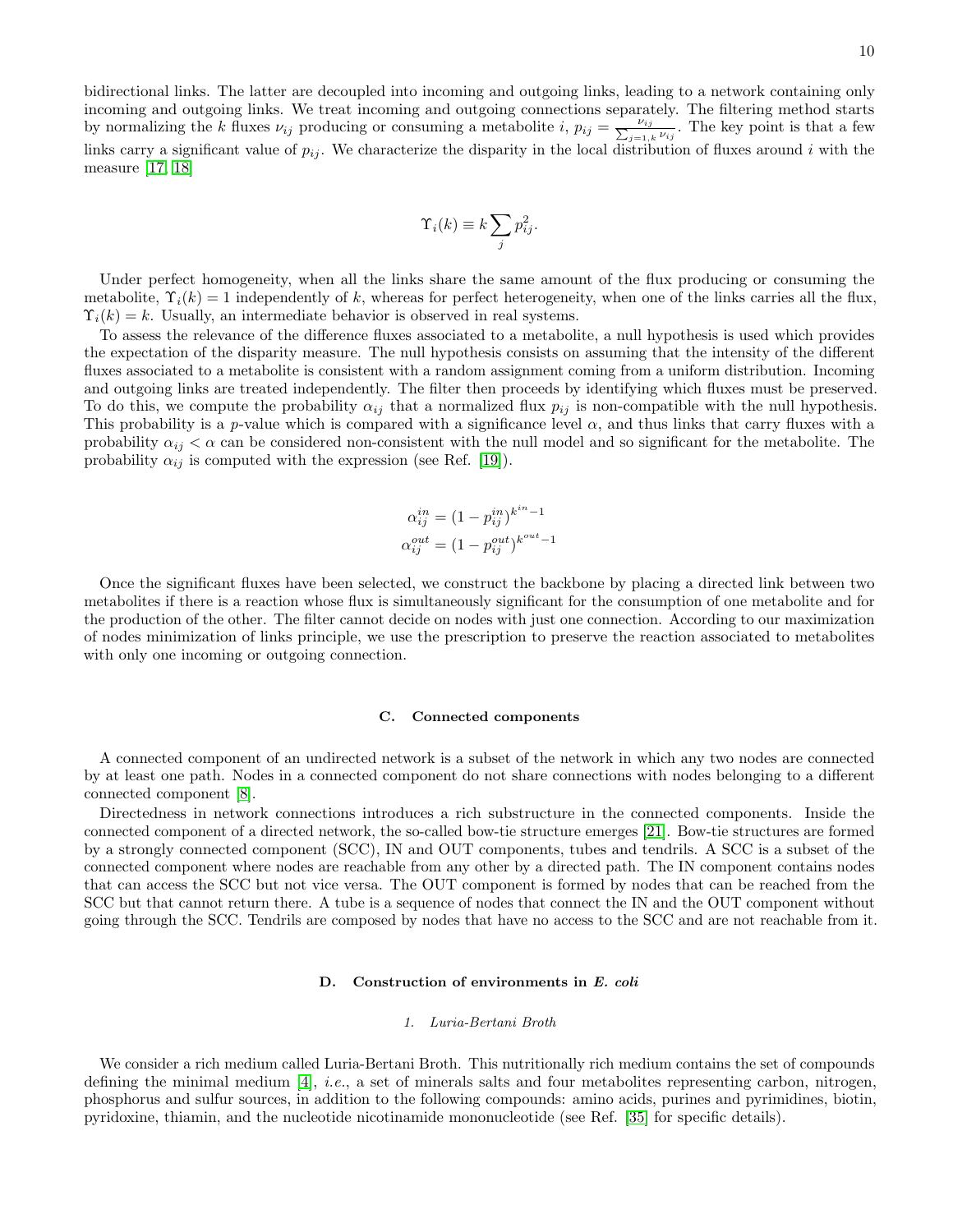### 2. Minimal media

We use the different minimal media defined in Ref. [\[4\]](#page-10-1). More precisely, these media contain a set of minerals salts and four extra metabolites representing carbon, nitrogen, phosphorus and sulfur sources [\[4\]](#page-10-1). To determine FBA solutions in specific media we change the carbon source while we fix the sources of nitrogen, phosphorus and sulfur to the standard metabolites in each class, which are ammonia, phosphate, and sulfate respectively. In this way, each carbon source determines a different minimal medium. In the same way, other minimal media are constructed using the same procedure of changing the nitrogen, phosphorus or sulfur source while keeping the standard metabolite unchanged for the rest of categories; note that, in these cases, the standard carbon source is fixed to glucose. 555 media can be constructed using this procedure, 333 of them allowing growth after computing the FBA solution in each media.

# V. ACKNOWLEDGMENTS

We acknowledge support from a James S. McDonnell Foundation 21st Century Science Initiative in Studying Complex Systems Scholar Award; MINECO Projects No. FIS2013-47282-C02-01 and No. FIS2013-41144-P; and the Generalitat de Catalunya grants No. 2014SGR608 and No. 2014SGR597. O. G. acknowledges support from a FPU grant funded by MINECO.

- <span id="page-10-0"></span>[1] A. M. Feist, J. C. M. Scholten, B. Ø. Palsson, F. J. Brockman, and T. Ideker, "Modeling methanogenesis with a genome-scale metabolic reconstruction of Methanosarcina barkeri," Mol. Syst. Biol. 2, 2006.0004 (2006).
- [2] A. Feist *et al.*, "A genome-scale metabolic reconstruction for *Escherichia coli* K-12 MG1655 that accounts for 1260 ORFs and thermodynamic information," Mol. Syst. Biol. 3, 121 (2007).
- [3] J. Schellenberger, J. O. Park, T. C. Conrad, and B. Ø. Palsson, "BiGG: a biochemical genetic and genomic knowledgebase of large scale metabolic reconstructions," BMC Bioinform. 11, 213 (2010).
- <span id="page-10-1"></span>[4] J. D. Orth et al., "A comprehensive genome-scale reconstruction of *Escherichia coli* metabolism - 2011," Mol. Syst. Biol. 7, 535 (2011).
- <span id="page-10-2"></span>[5] J. D. Orth, I. Thiele, and B. Ø. Palsson, "What is Flux Balance Analysis?" Nat. Biotechnol. 28, 245–248 (2010).
- <span id="page-10-3"></span>[6] S. Gudmundsson and I. Thiele, "Computationally efficient flux variability analysis," BMC Bioinform. 11, 489 (2010).
- <span id="page-10-4"></span>[7] A. Barrat and M. Barthélemy and A. Vespignani, Dynamical Processes on Complex Networks, 1st ed. (Cambridge University Press, New York, NY, USA, 2008).
- <span id="page-10-5"></span>[8] M. Newman, Networks: An Introduction (Oxford University Press, Inc., New York, NY, USA, 2010).
- <span id="page-10-6"></span>[9] S. Schuster and C. Hilgetag, "On elementary flux modes in biochemical reaction systems at steady state," J. Biol. Syst. 2, 165–182 (1994).
- <span id="page-10-7"></span>[10] M. D. Price, J. Reed, J. A. Papin, S. J. Wiback, and B. Ø Palsson, "Network-based analysis of metabolic regulation in the human red blood cell," J. Theor. Biol. 225, 185–194 (2003).
- <span id="page-10-8"></span>[11] A. Larhlimi and A. Bockmayr, "A new constraint-based description of the steady-state flux cone of metabolic networks," Discrete Appl. Math. 157, 2257–2266 (2009).
- <span id="page-10-9"></span>[12] A. Border, H. Nagarajan, N. E. Lewis, H. Latif, A. Ebrahim, S. Frederowicz, J. Shcellenberger, and B. Ø. Palsson, "Minimal metabolic pathway structure is consistent with associated bimolecular interactions," Mol. Syst. Biol. 10, 737 (2014).
- <span id="page-10-10"></span>[13] E. Almaas, B. Kovács, T. Vicsek, Z. N. Oltvai, and A. L. Barabási, "Global Organization of metabolic fluxes in the bacterium Escherichia coli," Nature 427, 839–843 (2004).
- <span id="page-10-11"></span>[14] H. W. Ma and A. P. Zeng, "The connectivity stucture, giant strong component and centrality of metabolic networks," Bioinformatics 19, 1423–1430 (2003).
- [15] A. L. Barabási and Z. N. Oltvai, "Network biology: understanding the cells functional organization," Nat. Rev. Genet. 5, 101–113 (2004).
- <span id="page-10-12"></span>[16] M. A. Serrano, M. Boguñá, and F. Sagués, "Uncovering the hidden geometry behind metabolic networks," Mol. BioSyst. 8, 843–850 (2012).
- <span id="page-10-13"></span>[17] O. C. Herfindahl, Copper Costs and Prices: 1870-1957 (John Hopkins University Press, Baltimore, MD, USA, 1959) pp. 1–260.
- <span id="page-10-14"></span>[18] A. O. Hirschman, "The paternity of an index," Am. Econ. Rev. 54, 761–762 (1964).
- <span id="page-10-15"></span>[19] M. Á. Serrano, M. Boguñá, and A. Vespignani, "Extracting the mutiscale backbone of complex weighted networks," Proc. Natl. Acad. Sci. USA 106, 6483–6488 (2009).
- <span id="page-10-16"></span>[20] A. Barrat, M. Barthélemy, R. Pastor-Satorras, and A. Vespignani, "The architecture of complex weighted networks," Proc. Natl. Acad. Sci. USA 101, 3747–3752 (2004).
- <span id="page-10-17"></span>[21] A. Broder, R. Kumar, F. Maghoul, P. Raghavan, S. Rajagopalan, S. Stata, A. Tomkins, and J. Wiener, "Graph structure in the web," Comput. Netw. 33, 309–320 (2000).